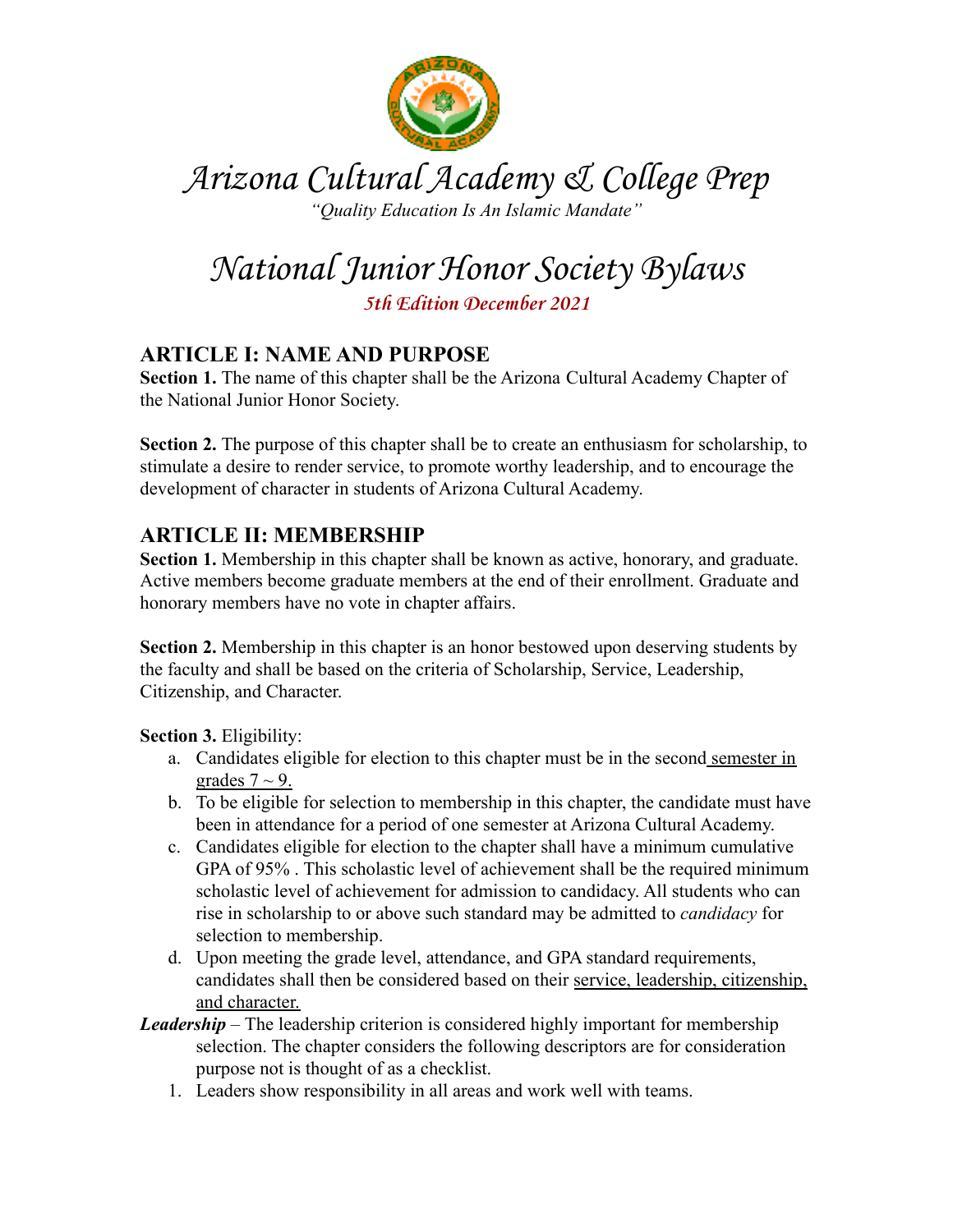- 2. Leaders are a positive influence in the class. They actively and voluntarily look for various ways to be helpful to the teachers and students.
- 3. Leaders behave appropriately in formal and informal settings.
- 4. Leaders are goal-oriented and take the initiative with meeting homework deadlines, etc.
- 5. Leaders promote following the school rules and being on task in the classroom.
- 6. Leaders are problem solvers and are proactive in being prepared and finding out what homework they have missed, if absent.
- *Service* Service is generally considered to be those actions undertaken by the student which are done with or on behalf of others without any direct financial compensation. The student who serves:
	- 1. Service is an extra effort given to volunteering with the clear intention to earn service hours.
	- 2. Members shall meet 8 hours per semester requirement that cannot be accumulated with at least 6 hours taking place at school.
	- 3. Service can include tutoring peers, helping at food banks, etc.
	- 4. All students are responsible for keeping records of their time and having them signed by the appropriate personnel. All hours volunteered will be verified by three staff members: The program Coordinator and the two school Counselors.
	- 5. Joining after school club does not count towards service hours.
	- 6. Service points given to candidates are weighted in favor of activities done recently.
	- 7. The school will provide avenues for outside volunteering beyond in-school service hours. There will be four opportunities provided per semester.
	- 8. Events such as the Pancake Breakfast will stipulate the number of volunteers needed, who may then count their time as Service. Simply showing up will not qualify the student for service hours.

*Character* – A person of character demonstrates trustworthiness, respect, responsibility, fairness, caring, and citizenship. The student of character:

- 1. The student has no disciplinary issues, few or no tardiness, and is respectful to all staff.
- 2. The student is considered to be highly trustworthy and follows all school rules especially the ones regarding cell phones and gum.
- 3. The student has clear records for attendance to Prayer.
- 4. The student observes academic honesty such as not copying homework or allowing another to copy his/her work.
- 5. The student shows good manners in the cafeteria and cleans up afterward.
- 6. The student is kind in words and actions to all class members and does not belittle nor slander others.
- 7. The student has no record or warnings about physical or verbal bullying.
- 8. The student's behavior on field trips is exemplary.
- 9. The student demonstrates academic responsibility such as turning in homework on time.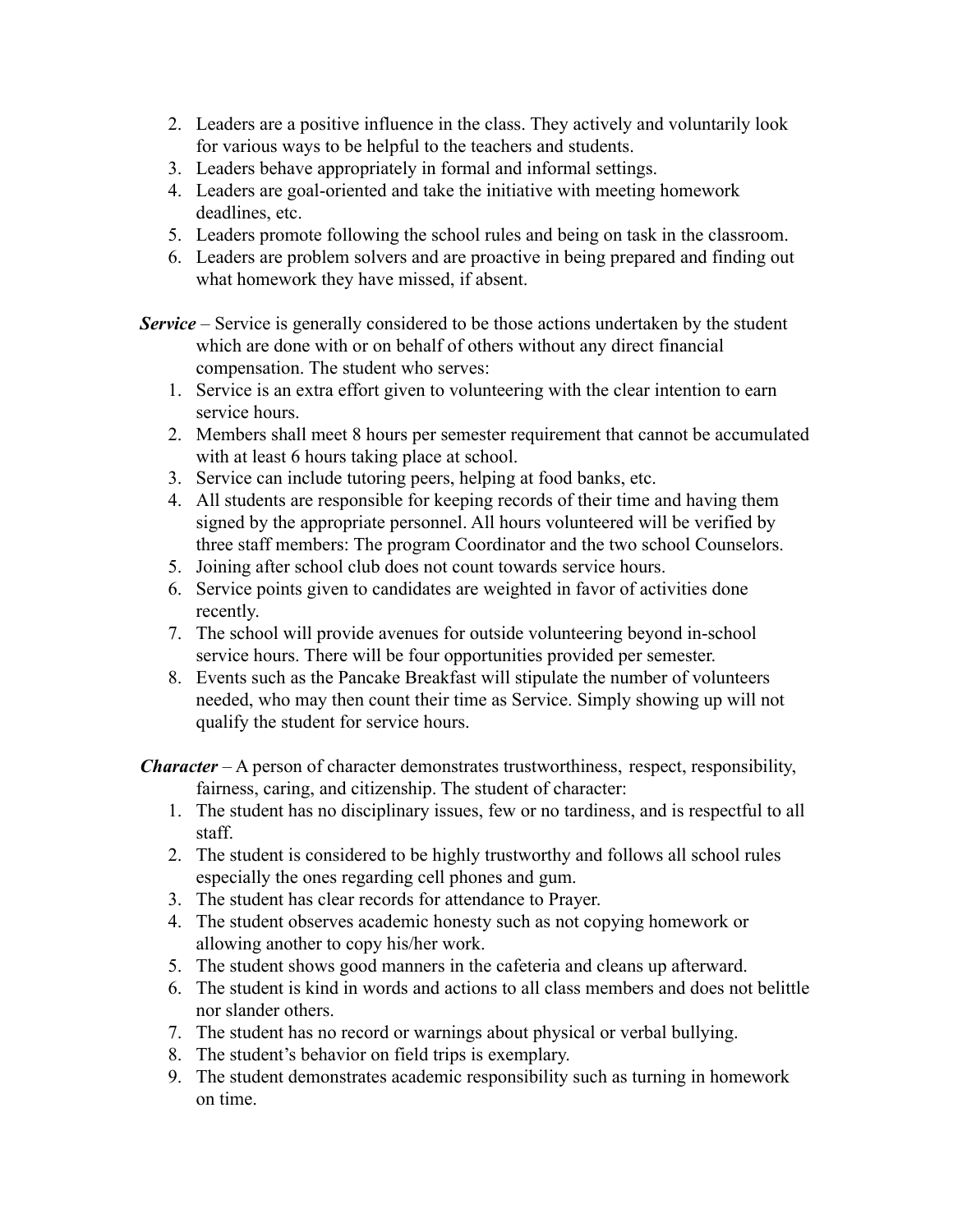10. Participates in good sportsmanship in physical education.

*Citizenship* – The student demonstrates citizenship:

- 1. Holds high regard for fairness in classroom and community
- 2. Shows consistent efforts to promote democracy through mature participation and responsibility
- 3. Understands the process of conflict resolution including civic laws that govern the school and the community
- 4. Understands of the chain of command on and off-campus
- 5. Respects all rules and policies

# **ARTICLE III: SELECTION OF MEMBERS**

**Section 1.** The selection of members to this chapter shall be by a majority vote of the Faculty Council consisting of three or five faculty members appointed by the principal. The chapter adviser shall be the fourth or sixth, non-voting, ex-officio member of the Faculty Council.

**Section 2.** Prior to selection, the following shall occur:

- a. Students' academic records shall be reviewed to determine scholastic eligibility.
- b. Students who are eligible scholastically ("candidate") shall be notified and asked to complete and submit the Student Activity Information Form for further consideration for selection.
- c. Faculty Council shall solicit the recommendation from all secondary teachers. The faculty council shall meet and evaluate the student according to the rubric. At least 22.5 out of 30 points shall be obtained for a candidate to be selected as a member. The final decision will be based on a majority vote of the council.

**Section 3.** The selection of new, active members shall be held once a year during the second semester of the school year. (*Alternative or additional selection periods may be added.)*

**Section 4.** Candidates become members when inducted at a special ceremony.

**Section 5.** An active member of the National Junior Honor Society who transfers from this school will be given a letter indicating the status of his/her membership and signed by the Principal or the Adviser.

**Section 6.** An active member of the National Junior Honor Society who transfers to this school will be *automatically* accepted for membership in this chapter. The Faculty Council shall grant to the transferring member one semester to attain the membership requirements and, thereafter, this member must maintain those requirements for this chapter in order to retain his/her membership. A member can be considered for dismissal when performance falls below the acceptable levels of any of the standards by which the student was selected, when the member fails to fulfill chapter obligations, or when the member is found guilty of violating school rules or the law.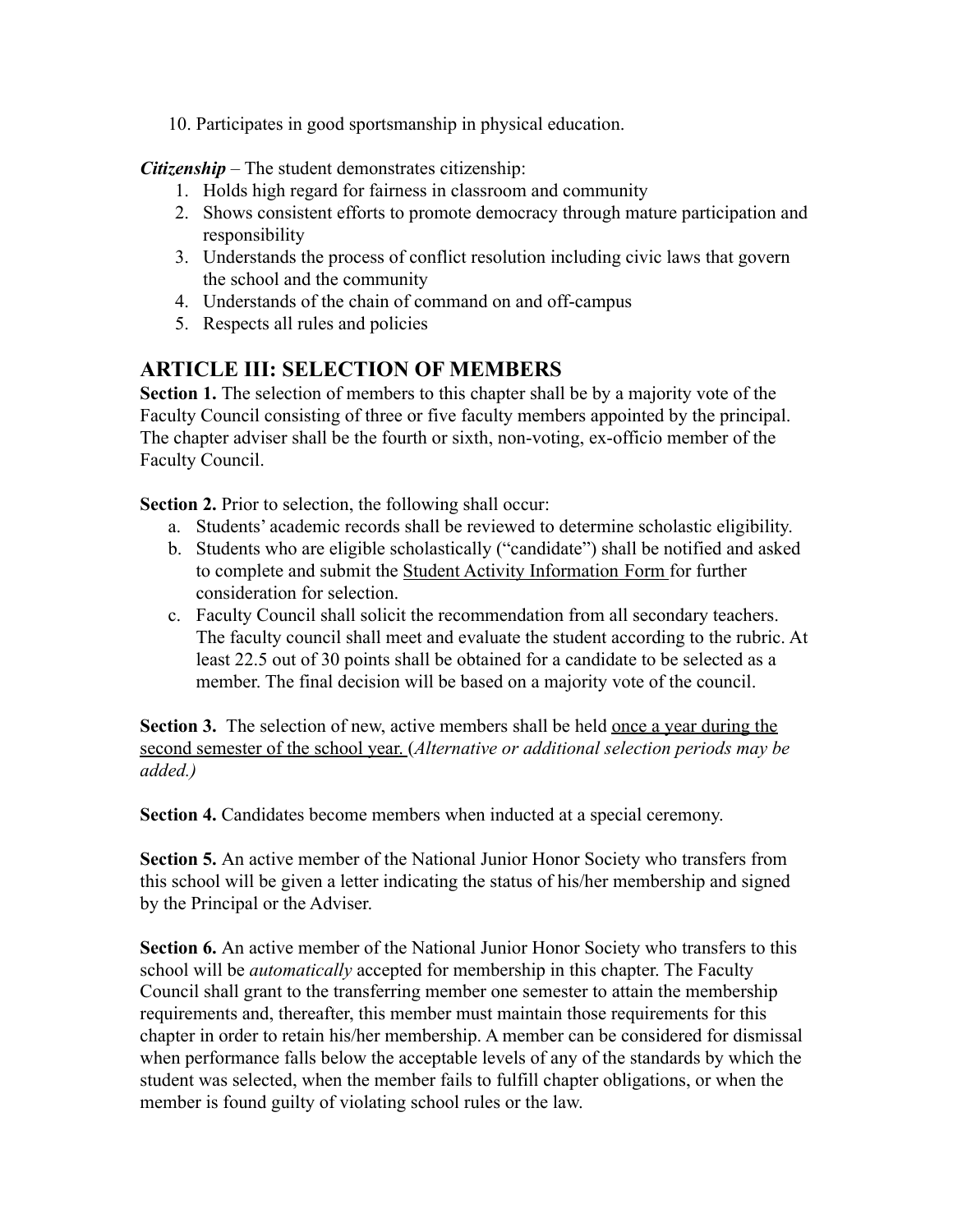# **ARTICLE IV: DISCIPLINE AND DISMISSAL**

**Section 1.** Any member who falls below the standards of scholarship, leadership, character, citizenship, or service may be dismissed from the Arizona Cultural Academy chapter of the National Junior Honor Society. A member of the National Junior Honor Society is expected to maintain his/her academic standing and take an active role in service and leadership to his/her school and community.

**Section 2.** If a member's cumulative grade point average falls below the standard in effect when he/she was selected, he/she will be given a written warning and a time period for improvement. If the cumulative grade point average remains below standard at the end of the warning period the student will be subject to further disciplinary action by the Faculty Council that may include dismissal from the chapter.

**Section 3.** Violation of the law or school regulations can result in the dismissal of a member. Offenders of the school conduct code (such as the use of profanity, failure to comply, unexcused absence, excessive tardiness, etc.) will receive written warning notification. A conference may be requested by either party (Faculty Council or student/parent). If the member is involved in another violation of the school conduct code, the member may be dismissed.

**Section 4.** In case of pending dismissal:

- a. The member will receive written notification indicating the reason for possible dismissal from the adviser/Faculty Council. The member and adviser will discuss the written notification at a conference. Situations that involve flagrant violations of school rules or the law can warrant disciplinary action without a written warning although a hearing must still be held.
- b. The member will be given the opportunity to respond to the charge against him/her at a hearing before the Faculty Council prior to the vote on dismissal (in accordance with due process identified in **Article X** of the National Constitution). The member has the opportunity to present his/her defense either in person or in writing. The Faculty Council will then vote on whether to dismiss. A majority vote of the Faculty Council is needed to dismiss any member.
- c. The results of the Faculty Council vote will be reviewed by the principal, and then if confirmed, expressed in a letter sent to the student, parents, and principal. Dismissed members must surrender any membership emblems to the adviser.
- d. The Faculty Council's decision may be appealed to the principal and afterward through the School Council.
- e. When a student is dismissed or resigns, he/she is no longer a member and may never again be considered for membership in the National Junior Honor Society.

A member is subject to pending dismissal if he/she

1. Obtains a violation in the classroom or anywhere on campus that results in the student being sent to the office.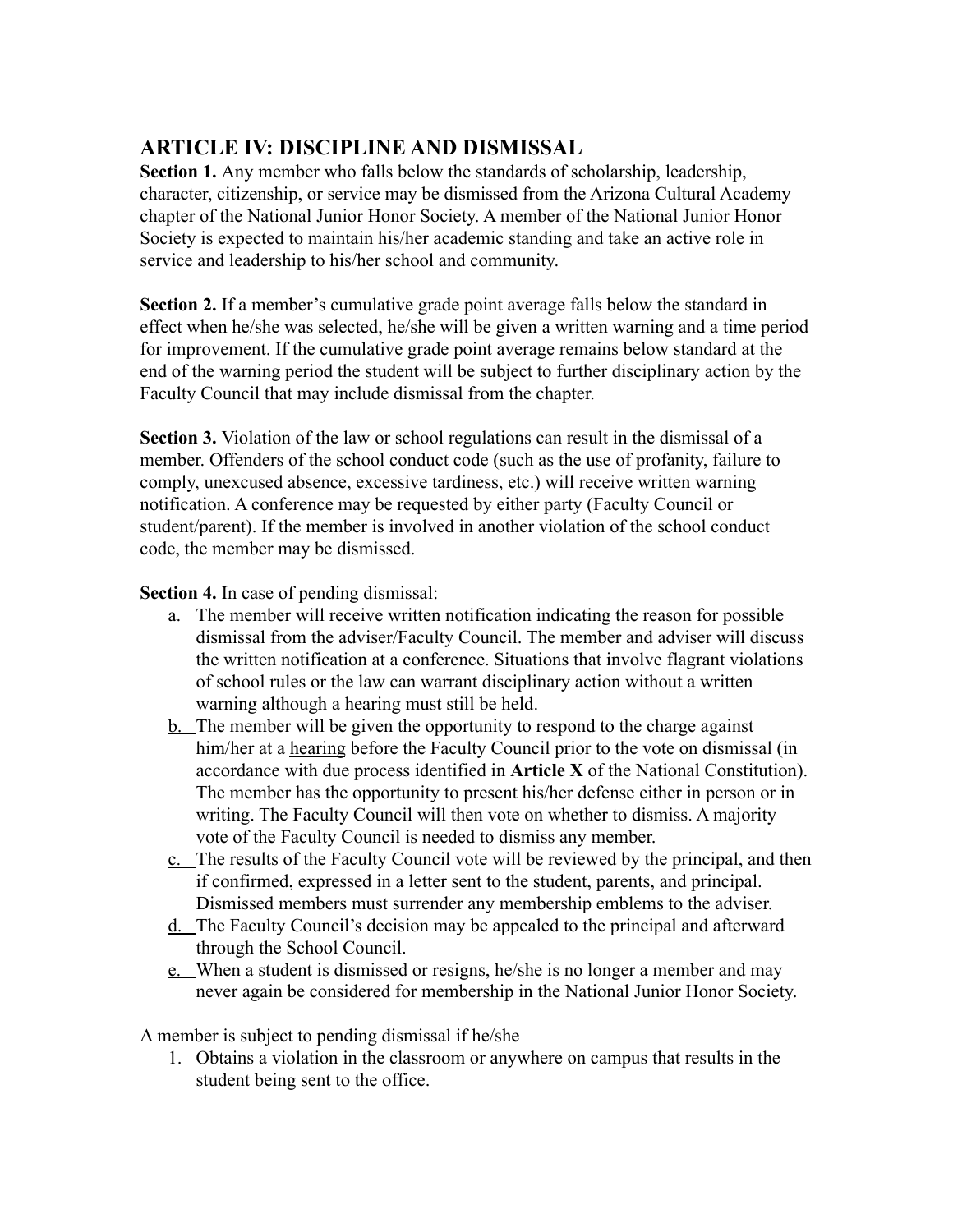- (In the event that the majority of the Faculty Council votes not to dismiss the violator after the hearing, it is recommended that the member shall be placed on probation status. Any repeated offense or other violation shall result in more severe consequence which includes dismissal however the hearing shall still be held.)
	- 2. Missing three general meetings after being warned in this regard, without informing the President and or without valid excuses.

The member is expected to follow all school policies, No excuses!

Honor Society Members are expected to conduct themselves appropriately in all settings, whether formal or informal on or off-campus.

- Inappropriate social behavior, including, but are not limited to, cyberbullying and postings such as Facebook, or any social communication platform can be brought to a counselor's attention for a private meeting.
- To avoid conflict of interest, any Faculty Council member may choose not to participate nor present in any selection or dismissal process. An alternate will be appointed to assure that the faculty council includes 5 voting members.

**Section 5.** In lieu of dismissal, the Faculty Council may impose disciplinary sanctions upon a member as deemed appropriate.

## **ARTICLE V: OFFICERS**

**Section 1.** The officers of the chapter shall be the president, vice president, secretary, and treasurer.

**Section 2.** Student officers shall be elected at the second meeting of each school year. All returning active members are eligible to run for a position as an officer. All active members in good standing of the chapter are eligible to vote.

- a. At the first meeting, Candidacy Nomination forms for various offices will be available to all members. These forms shall include an application, stating the office the nominee is seeking and the goals and qualifications the nominee has. The second form is the Faculty Reference Form.
- b. Ten days prior to the second meeting vote, officer nominees will each have submitted to the adviser two Faculty Reference forms.
- c. The Faculty Council and adviser shall assure that the candidate nominees are qualified in terms of leadership and communication abilities as determined by the nominee's application form and faculty references.

**Section 3.** A majority vote shall be necessary to elect any officer of this chapter. If the first vote does not yield a majority, a second vote shall be taken of the two candidates receiving the highest number of votes.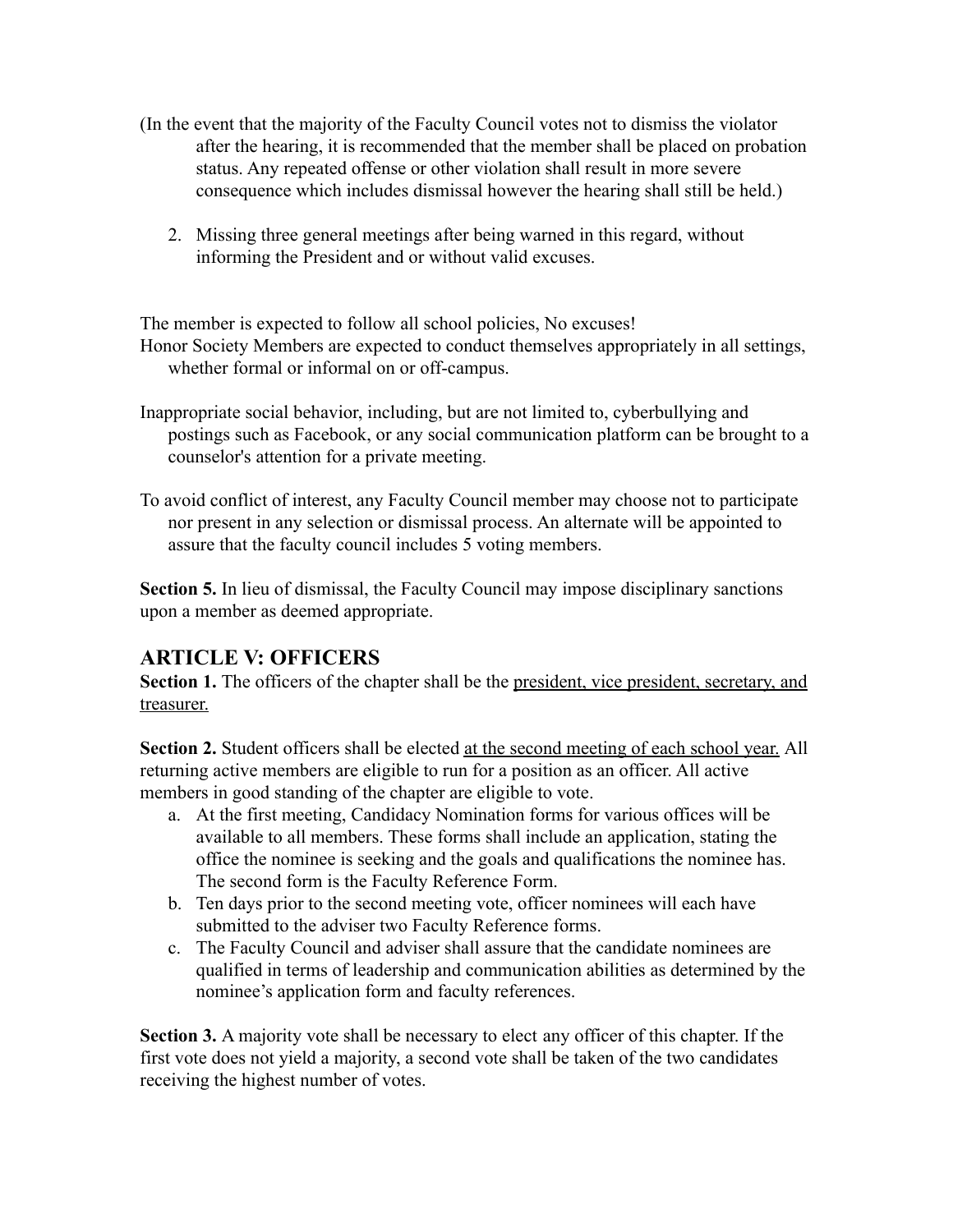#### **Section 4.** President

Subsection 1 – Any person nominated for President shall meet the following eligibility requirements:

- a. Must be a member of the NJHS
- b. Must be a freshman during the term of office to be served Subsection 2 – The President shall have the following duties and powers:
- a. Preside over all meetings of the Executive Board and General Assembly
- b. Call and cancel NJHS meeting with the approval of the faculty adviser
- c. Appoint all committee chairpersons
- d. Prepare a written agenda for distribution at all meetings with the assistance of the secretary
- e. Represent the NJHS at school functions
- f. Perform all duties associated with the office of President

#### **Section 5.** Vice President

Subsection 1 – Any person nominated for the position of Vice President shall meet the following requirements.

- a. Must be a member of the NJHS
- b. Must be a Grade 8 student or freshman during the term of office to be served Subsection 2 – The Vice President shall have the following duties and powers:
- a. Perform the duties of President in the event of his/her absence
- b. Perform all the duties associated with the office of Vice President
- c. Shall keep a record of members' contributions to leadership and service

#### **Section 6.** Secretary

Subsection 1 – Any person nominated for the position of Secretary shall meet the following requirements.

- a. Must be a member of NJHS
- b. Must be a Grade 8 student or freshman during the term of office to be served Subsection 2 – The Secretary shall have the following duties and

responsibilities:

- a. File and maintain a record of the minutes of all NJHS meetings and official chapter correspondence
- b. Record attendance at all meetings
- c. Prepare typed minutes within two school days of the meeting
- d. Be responsible for maintaining the service record for all members
- e. Perform all duties associated with the office of Secretary

#### **Section 7.** Treasurer

Subsection 1 -- Any person nominated for the position of Treasurer shall meet the following requirements.

- c. Must be a member of NJHS
- d. Must be a freshman during the term of office to be served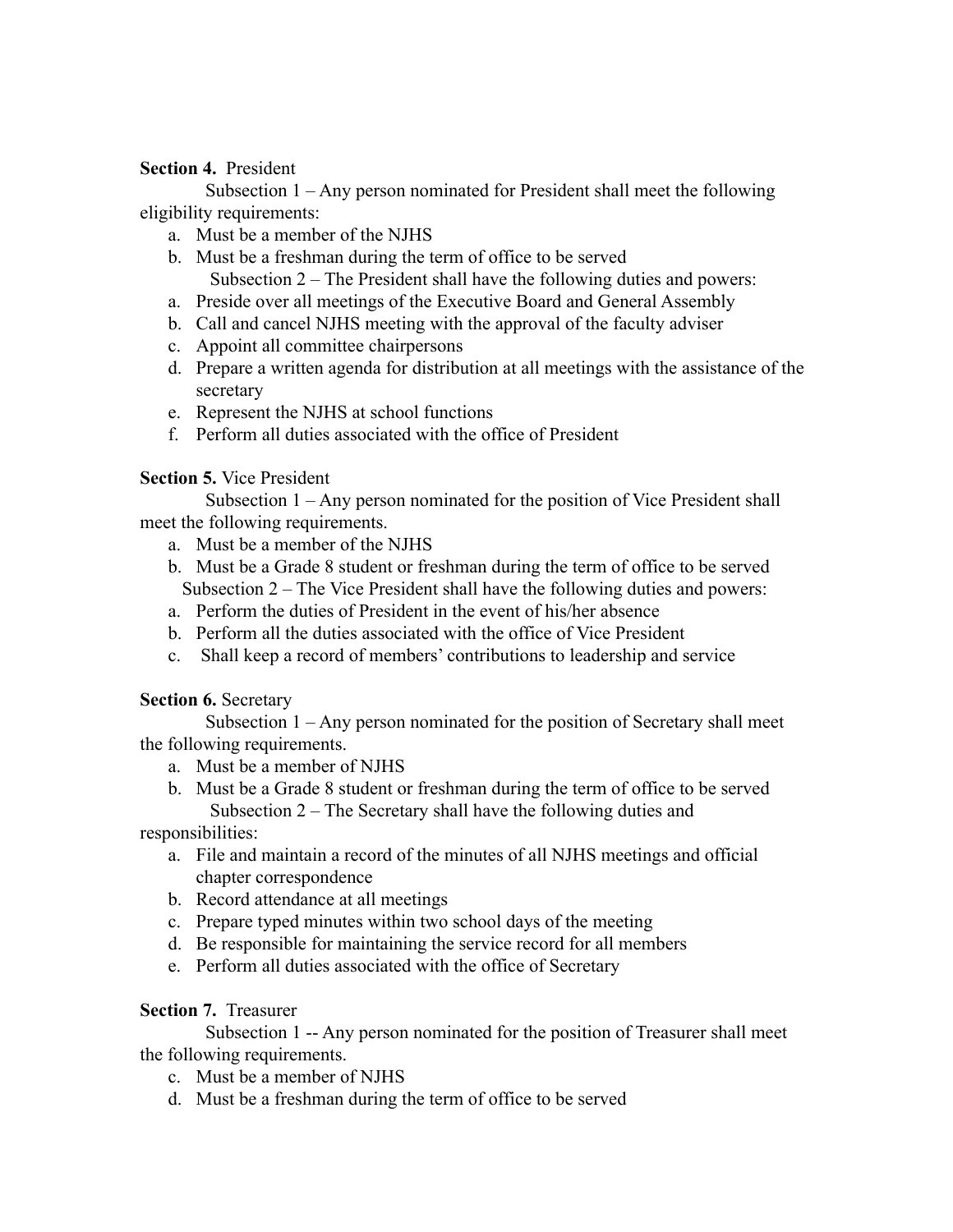Subsection 2 – The Treasurer shall have the following duties and responsibilities:

- a. Have a general charge of NJHS funds, collection, and distribution
- b. Present a financial statement at the beginning of each NJHS meeting
- c. Present a financial statement at the end of each school year
- d. Perform all duties associated with the office of Treasurer

## **ARTICLE VI: EXECUTIVE COMMITTEE**

**Section 1.** The executive committee shall consist of the faculty adviser and the chapter officers.

**Section 2.** The executive committee shall have general charge of the meetings and the business of the chapter, but any action by the executive committee is subject to the review of the chapter members.

## **ARTICLE VII: MEETINGS**

**Section 1.** Executive Board shall establish a meeting scheduled on a month-to-month basis. Meetings shall be held weekly.

**Section 2.** The General Assembly shall meet on a specific day every month which will be set up by the Executive Board and the faculty adviser and printed in the school calendar. Meetings shall be held no less than once a month.

**Section 3.** This chapter shall conduct its meetings according to *Robert's Rules of Order.*

**Section 4.** All chapter members are expected to attend all regularly-scheduled chapter meetings.

## **ARTICLE VIII: ACTIVITIES**

**Section 1.** The chapter shall determine one or more service projects for each year.

**Section 2.** All members shall regularly participate in these projects.

**Section 3.** All members must complete a minimum of ten service hours.

**Section 4.** These projects shall have the following characteristics: fulfill a need within the school or community, have the support of the administration and the faculty, be appropriate and educationally defensible, and be well-planned, organized, and executed.

**Section 5.** Each member shall have the responsibility for choosing and participating in an individual service project which reflects his or her particular talents and interests and as approved by the chapter adviser. This is in addition to the chapter projects to which all members contribute.

**Section 6.** The chapter shall publicize its projects in a positive manner.